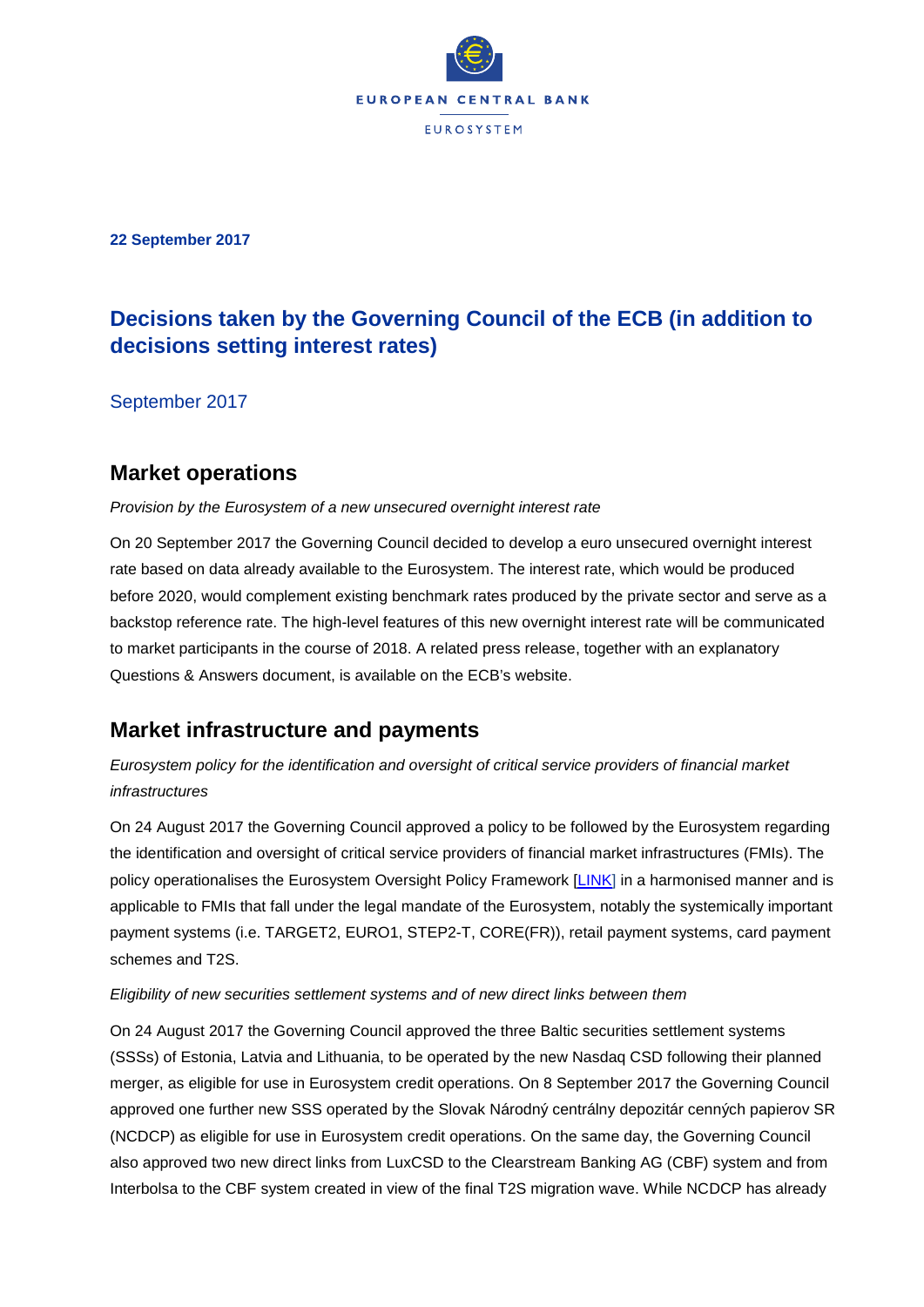been added to the ECB's list of eligible settlement arrangements, the Baltic SSSs and the new links will only be added once they become operational. The full list of eligible direct and relayed links is available on the ECB's website. [\[LINK](http://www.ecb.europa.eu/paym/coll/coll/html/index.en.html)]

### *Eligibility of additional central securities depositories (CSDs) for access to T2S*

On 24 August and 14 September 2017 respectively the Governing Council approved the eligibility of Iberclear and Nasdaq CSD and of NCDCP for access to T2S services. Accordingly, Iberclear and Nasdaq CSD could migrate to T2S as part of the final wave which went live successfully on 18 September 2017. NCDCP is scheduled to migrate to T2S in October 2017. The full list of eligible CSDs is available on the ECB's website.[[LINK\]](http://www.ecb.europa.eu/paym/t2s/stakeholders/csd/html/index.en.html)

# **Advice on legislation**

*ECB Opinion on an additional mortgage amortisation requirement in Sweden*

On 4 August 2017 the Governing Council adopted Opinion CON/2017/29 at the request of Finansinspektionen (the Swedish financial supervisory authority).

*ECB Opinion on a draft decision on the monetary policy implementation of Hrvatska narodna banka*

On 4 August 2017 the Governing Council adopted Opinion CON/2017/30 at the request of Hrvatska narodna banka.

*ECB Opinion on an Act on critical infrastructure in Slovenia*

On 14 August 2017 the Governing Council adopted Opinion CON/2017/31 at the request of the Slovenian Ministry of Defence.

*ECB Opinion on the designation of the Central Bank of Cyprus as the information authority and inclusion of relevant exception to bank secrecy requirement*

On 21 August 2017 the Governing Council adopted Opinion CON/2017/32 at the request of the Ministry of Justice and Public Order of the Republic of Cyprus.

*ECB Opinion on the reporting of credit data in Austria*

On 21 August 2017 the Governing Council adopted Opinion CON/2017/33 at the request of the Austrian Ministry of Finance.

*ECB Opinion on a draft law amending the NBB Organic Statute with regard to the number of directors on the NBB's Board*

On 24 August 2017 the Governing Council adopted Opinion CON/2017/34 at the request of the Governor of the Nationale Bank van België/Banque Nationale de Belgique (NBB), on behalf of the Minister for Finance.

*ECB Opinion on amendments to the financial market supervisory regime in Austria*

On 25 August 2017 the Governing Council adopted Opinion CON/2017/35 at the request of the Austrian Ministry of Finance.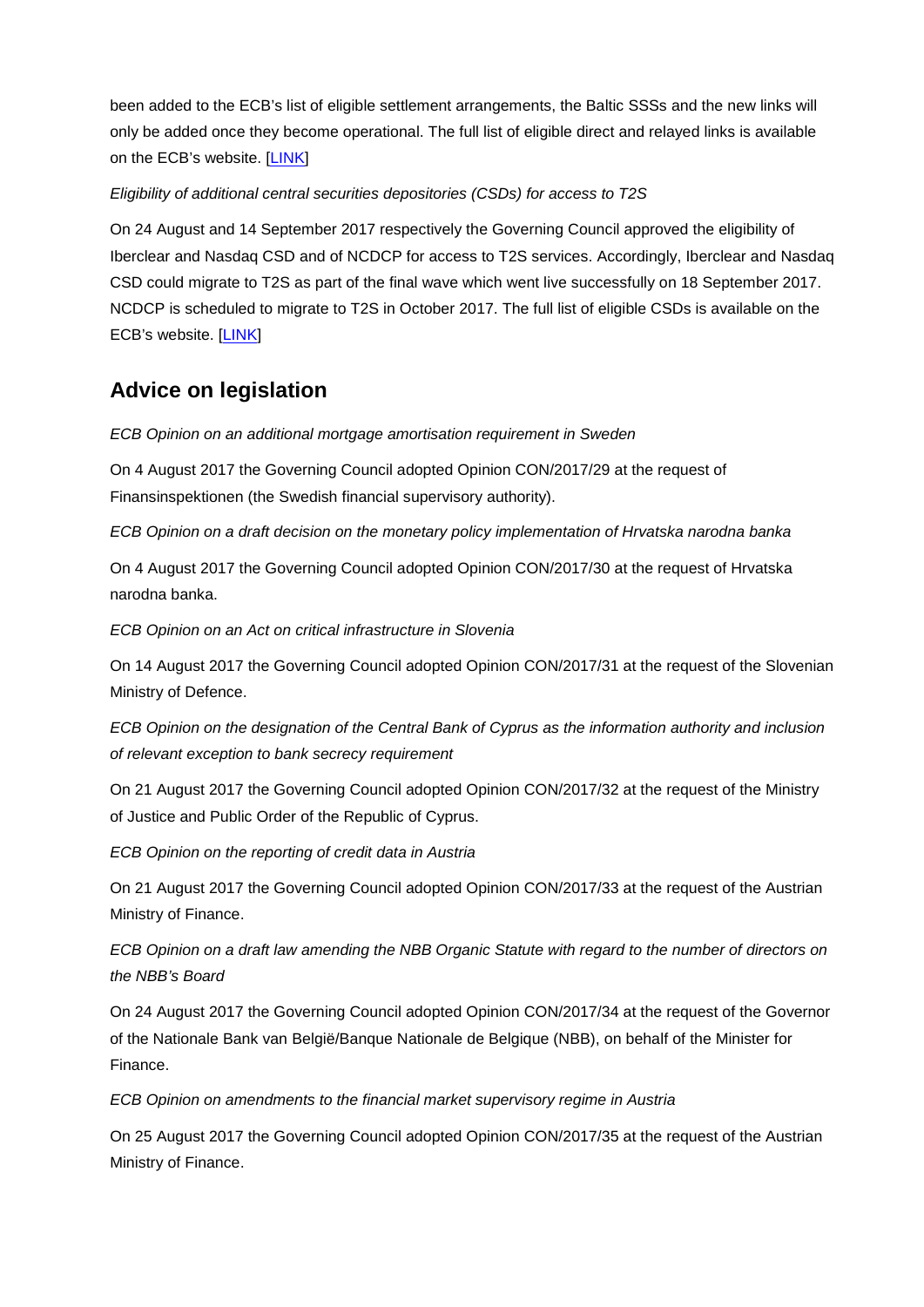*ECB Opinion on the legal framework for covered bonds, reporting of credit data, macroprudential powers and tools, and SSM common procedures in the Slovak Republic*

On 8 September 2017 the Governing Council adopted Opinion CON/2017/36 at the request of the Ministry of Finance of the Slovak Republic.

*ECB Opinion on interbank clearing and settlements in Poland*

On 20 September 2017 the Governing Council adopted Opinion CON/2017/37 at the request of the President of Narodowy Bank Polski.

*ECB Opinion on a proposal for a regulation of the European Parliament and of the Council on a framework for the recovery and resolution of central counterparties and amending Regulations (EU) No 1095/2010, (EU) No 648/2012, and (EU) 2015/2365*

On 20 September 2017 the Governing Council adopted Opinion CON/2017/38 at the request of the Council of the European Union and of the European Parliament. The Opinion will be published shortly on the ECB's website.

## **Corporate governance**

*ECB Recommendation to the Council of the European Union on the external auditors of the Banco de Portugal*

On 24 August 2017 the Governing Council adopted Recommendation ECB/2017/24 to the Council of the European Union on the external auditors of the Banco de Portugal. The Recommendation has been published in the *Official Journal of the European Union* and is available on the ECB's website.

*ECB Recommendation to the Council of the European Union on the external auditors of Národná banka Slovenska*

On 8 September 2017 the Governing Council adopted Recommendation ECB/2017/27 to the Council of the European Union on the external auditors of Národná banka Slovenska. The Recommendation will be published in the *Official Journal of the European Union* and is available on the ECB's website.

## **Banking supervision**

*ECB Decision amending Decision ECB/2014/29 on the provision to the European Central Bank of supervisory data reported to the national competent authorities by the supervised entities pursuant to Commission Implementing Regulation (EU) No 680/2014*

On 3 August 2017 the Governing Council adopted Decision ECB/2017/23 amending Decision ECB/2014/29 on the provision of supervisory data reported to the national competent authorities by the supervised entities. The amendment reflects recent changes made to the supervisory reporting framework, following the adoption of Commission Implementing Regulation (EU) 2016/2070, with regard to benchmarking institutions' internal models. The Decision has been published in the *Official Journal of the European Union* and is available on the ECB's website.

### *Publication of non-confidential versions of the ECB "failing or likely to fail" assessments*

On 14 August 2017 the Governing Council did not object to a proposal by the Supervisory Board to approve a policy stance according to which, as a general rule, non-confidential versions of failing or likely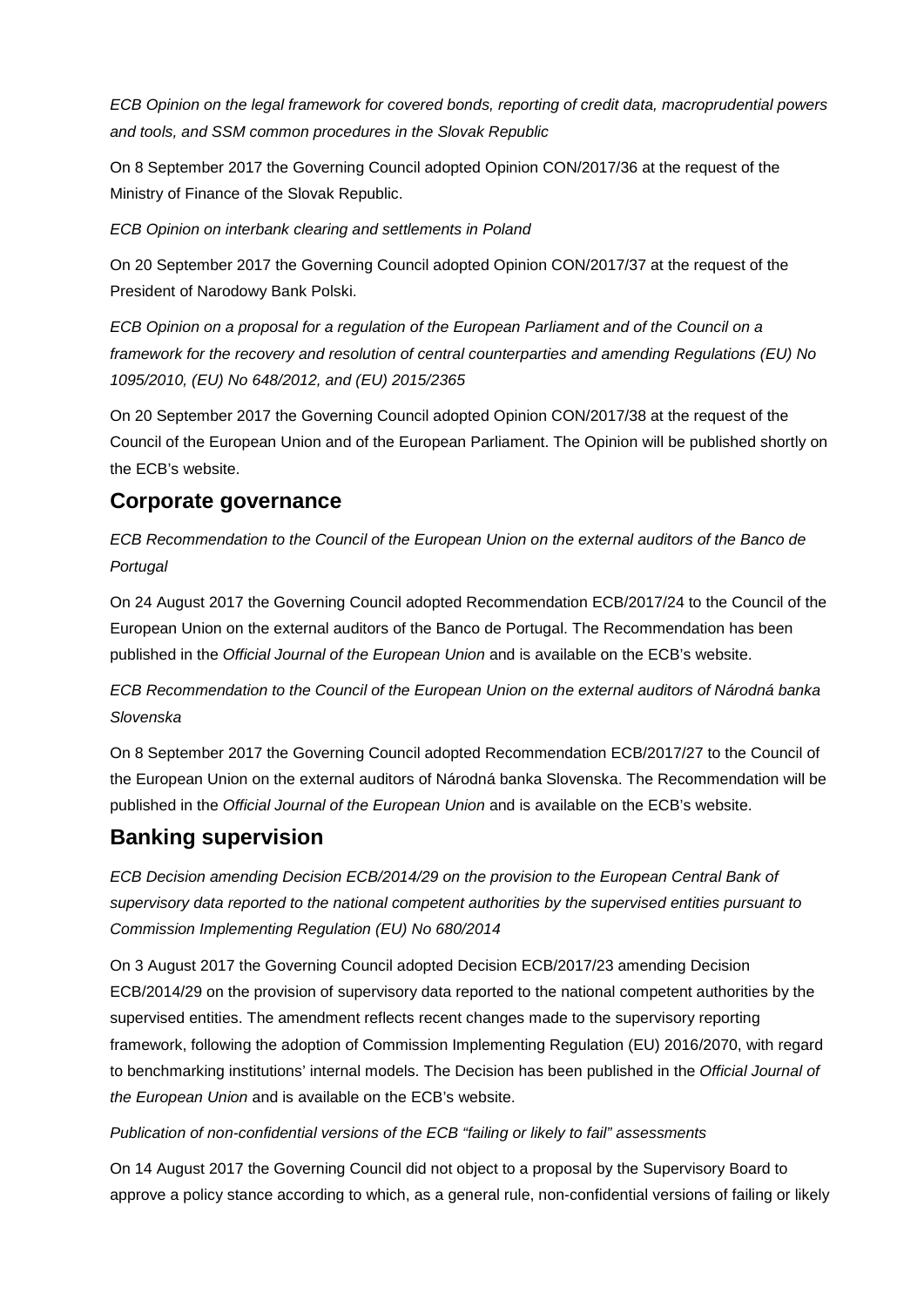to fail (FOLTF) assessments would be made publicly available on the ECB's website. A FOLTF assessment by the ECB is a supervisory assessment about an individual bank addressed to the Single Resolution Board in order for the latter to conduct its own resolution assessment. Accordingly, the Governing Council did not object to the Supervisory Board's proposal to approve the publication of the FOLTF assessments adopted by the ECB in relation to Banco Popular, Veneto Banca and Banca Popolare di Vicenza on the ECB's website.

## *Compliance with the EBA Guidelines on disclosure requirements under Part Eight of Regulation (EU) No 575/2013*

On 15 August 2017 the Governing Council did not object to the proposal by the Supervisory Board to notify the European Banking Authority (EBA) that, for significant institutions (SIs) under its direct supervision, the ECB intends to comply with the Guidelines on disclosure requirements under Part Eight of Regulation (EU) No 575/2013 (EBA-GL-2016-11). According to the Supervisory Board's proposal, the full application of the Guidelines will be confined to global systemically important institutions (G-SIIs) and other systematically important institutions (O-SIIs), whereas non-systemic SIs would only be expected to apply certain parts of the Guidelines.

*ECB Regulation amending Regulation (EU) 2015/534 on reporting of supervisory financial information and ECB Regulation laying down the date of application of Regulation (EU) 2017/1538 amending Regulation (EU) 2015/534 on reporting of supervisory financial information (ECB/2017/25) to less significant supervised entities which are subject to national accounting frameworks*

On 25 August 2017 the Governing Council adopted Regulation (EU) 2017/1538 amending Regulation (EU) 2015/534 on reporting of supervisory financial information ECB/2017/25. The Regulation lays down the rules and procedures for financial reporting by banks or banking groups to the relevant supervisory authorities. The amendments mainly reflect the regulatory changes introduced in Union legislation to align the reporting of financial information (FINREP) with the requirements of International Financial Reporting Standard 9 (IFRS 9), the new reporting standard for financial instruments. The amendments also include further changes and clarifications based on experience gained since the Regulation was adopted. They also take into account the feedback received during the public consultation on the Regulation. On 25 August 2017 the Governing Council also adopted Regulation (EU) 2017/1539 laying down the date of application of Regulation (EU) 2017/1538 amending Regulation (EU) 2015/534 on reporting of supervisory financial information (ECB/2017/25) to less significant supervised entities which are subject to national accounting frameworks ECB/2017/26. A related press release, together with the text of both Regulations, is available on the ECB's website.

#### *Decisions on the imposition of administrative penalties*

On 13 July 2017 the Governing Council did not object to a proposal by the Supervisory Board to impose administrative penalties on Permanent tsb Group Holdings plc on the grounds of breach of ECB Decisions imposing specific liquidity requirements. A related press release was issued on 28 August 2017 on the ECB's banking supervision website. A further press release issued on 15 September 2017 provides detailed information on similar penalties applied to Banca Popolare di Vicenza S.p.A. in L.C.A.

*Public consultation on draft ECB guides to assessments of licence applications*